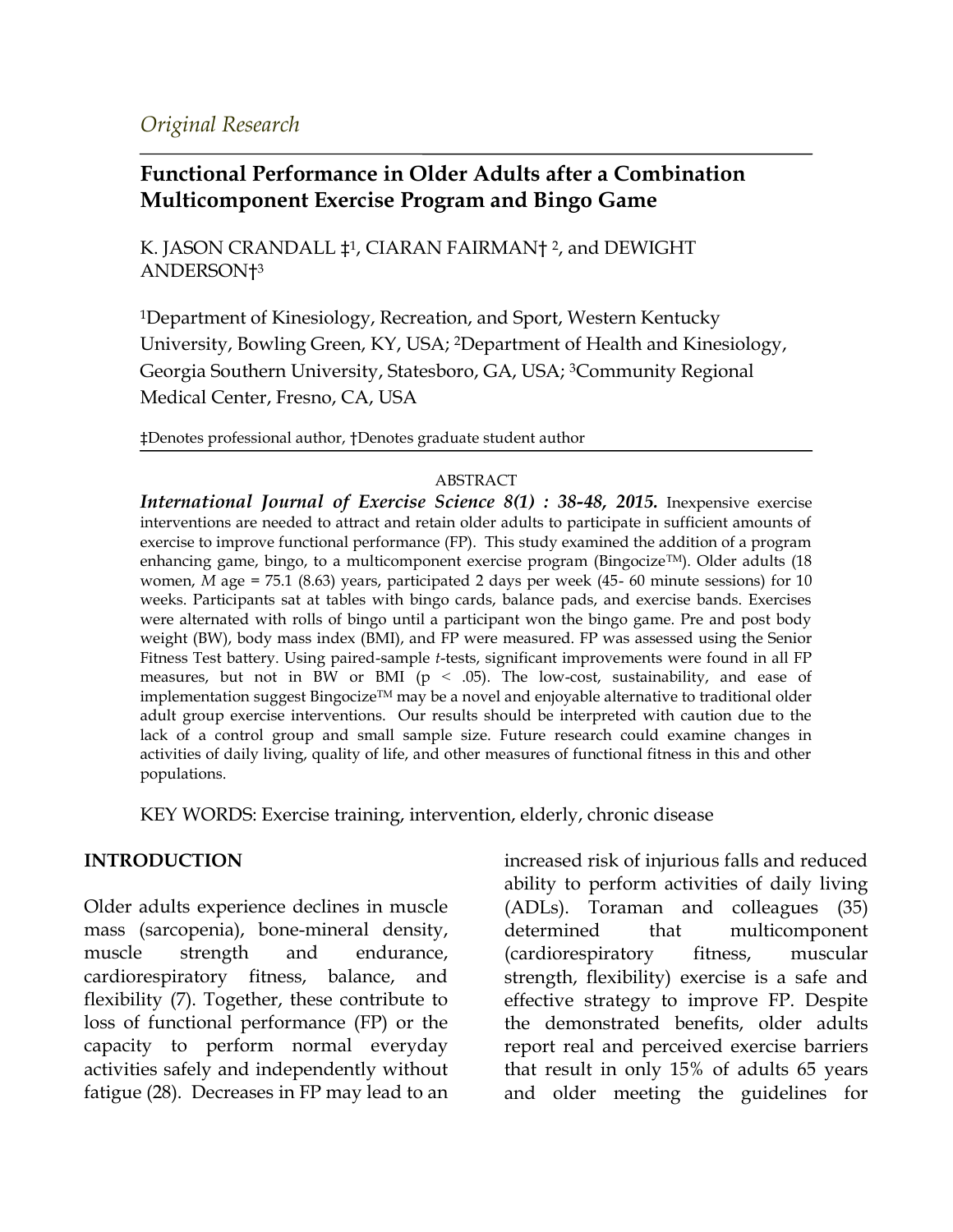participating in regular physical activity to enhance cardiorespiratory fitness and muscular strength (6). This dismal participation has led researchers to design exercise interventions that can improve older adults' adherence with the hope of improving FP. One strategy to improve adherence in older adults is the inclusion of *program enhancers*, which keeps the program fun and interesting for the participants. Examples include music, options for activities, and the use of specialized equipment (34).

More recently, electronic games or *exergaming* (virtual reality, video games) have been used as a program enhancer to increase physical activity, improve cognition, and improve balance, gait, and aerobic capacity (1, 16 18, 24, 31). Although successful, many older adult facilities, especially those serving lower income older adults, are unable to purchase the specialized equipment required for exergaming due to cost constraints. Including all interested participants in these types of games due to limited equipment availability may also limit participation. Utilizing lower cost games that older adults have commonly enjoyed and regularly participated may be a novel and cost effective way to entice older adults to exercise. One such game that is popular among the older population is bingo. Government funded senior housing facilities, assisted living facilities, senior citizen community centers, and nursing homes currently host bingo games, making equipment and willing participants readily available (33). Bingo has been used to successfully increase social engagement and cognitive performance in older adults with Parkinson's and Alzheimer's Diseases

(21). It has also been used to increase older adults' knowledge about their risks of medication and interactions (4). To our knowledge, the game of bingo has not been examined as a program enhancer to attract and retain older adults in an exercise intervention. Therefore, the purpose of this study was to determine if participation in a multicomponent exercise program that included a program enhancer (bingo) could significantly improve FP in older adults.

# **METHODS**

## *Participants*

Community-dwelling older adults residing at two federally subsidized older adult facilities were considered for the study. These facilities were chosen because of their close proximity to the Kentucky Wesleyan College (KWC) campus in which participants had similar demographic, socioeconomic, and health status. Participants were recruited using posted flyers, newsletters, and verbal communication. Inclusion criteria were: participants must be 55 years of age or older, have no cognitive deficiencies that would preclude them from giving informed consent, physician's release, no orthopedic limitations, be healthy enough to participate in exercise, and not currently a part of a formal resistance or cardiovascular training program. Two weeks prior to the start of the investigation two informational sessions were conducted at each facility. The initial sessions were used to explain the purpose of the investigation and establish the requirements of the exercise sessions. There were no gender limitations in recruitment. Eighteen women (11 from facility 1; 7 from facility 2) met the inclusion criteria. Participants were predominately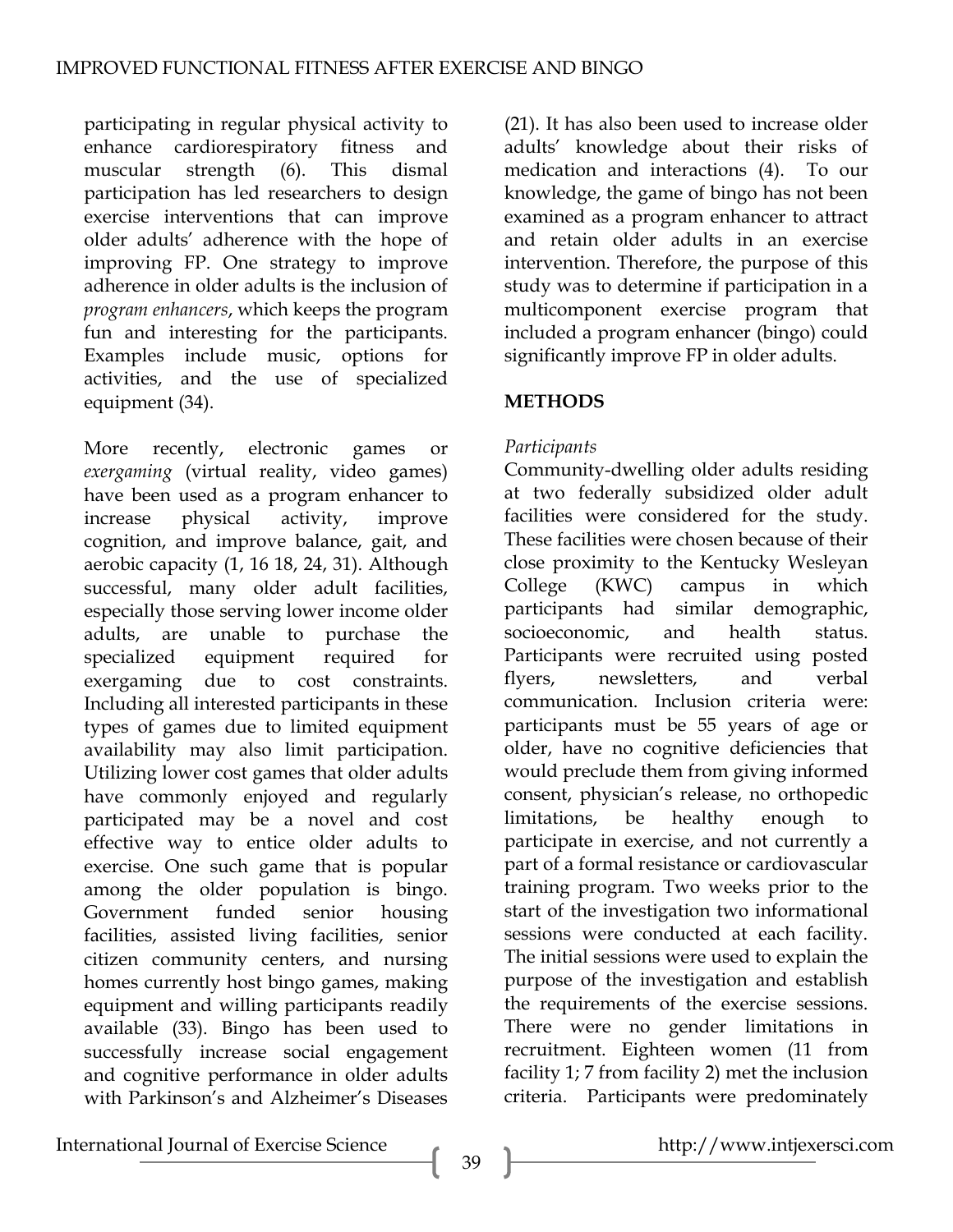|                          | Description                      | <b>Measured Construct</b>   |  |  |
|--------------------------|----------------------------------|-----------------------------|--|--|
| <b>Chair Stand Test</b>  | Number of stands from a chair in | Lower-body muscular         |  |  |
|                          | 30 seconds                       | strength/power              |  |  |
| Arm Curl Test            | Number of arm curls in 30        | Upper-body muscular         |  |  |
|                          | seconds with 5-lb dumbbell       | strength/power              |  |  |
| 2-Minute Step Test       | Number of steps completed in 2   | Muscular endurance          |  |  |
|                          | minutes                          |                             |  |  |
| Chair Sit and Reach      | Distance one can reach forward   | Trunk/hamstring flexibility |  |  |
|                          | toward toes                      |                             |  |  |
| <b>Back Scratch Test</b> | How far hands can reach behind   | Shoulder flexibility        |  |  |
|                          | the neck                         |                             |  |  |
| 8-Foot-Up-and-Go Test    | Time required to get up from a   | Agility, speed, and dynamic |  |  |
|                          | chair, walk 8 feet and return to | balance                     |  |  |
|                          | the chair                        |                             |  |  |

**Table 1.** Description of senior fitness tests.

Caucasian (94%), reported a history of heart disease (29.4%), hypercholesterolemia (47.1%), hypertension (70.6%), diabetes  $(29.4\%)$ , injuries to back or knees,  $(23\%)$ , and cancer (11%).

### *Protocol*

The study was a one group pre- and posttest design conducted over a period of 10 weeks. Participants completed a demographic questionnaire, health history questionnaire, and informed consent form. Participants were then invited to complete baseline FP testing. Undergraduate Exercise Science students were trained to administer the Senior Fitness Test (SFT) by the principal investigator. The SFT was chosen to assess FP due to the fact that the physiological parameters needed to perform common everyday activities are included in the testing protocol and standards are available for evaluating physical performance (29) (See Table 1 for a description of the SFT). The SFT has been shown to be a valid and reliable battery of tests to assess functional performance in older adults (29). Other functional performance measures (e.g. Physical

Function Performance Test) were not administered due to financial and time constraints (9). Height and body weight were measured for calculation of body mass index (BMI). Functional fitness, body mass index, and body weight were measured again during the final session of week 10. All testing was conducted inside a designated recreational area at each facility. Exercise adherence was measured using session attendance. All study procedures were approved by the KWC institutional review board.

The intervention was administered in the recreational area of each facility twice per week for 10 weeks. The training intervention, Bingocize<sup>TM</sup>, integrates bingo with exercises to keep the sessions interesting and enjoyable. Each 60 minute session consisted of between 35-40 minutes of exercise and 15-20 minutes of bingo. The protocols were identical at both facilities. Four trained undergraduate Exercise Science students led each session. The students were positioned around the room to assist the participants in performing the exercises. A session began with the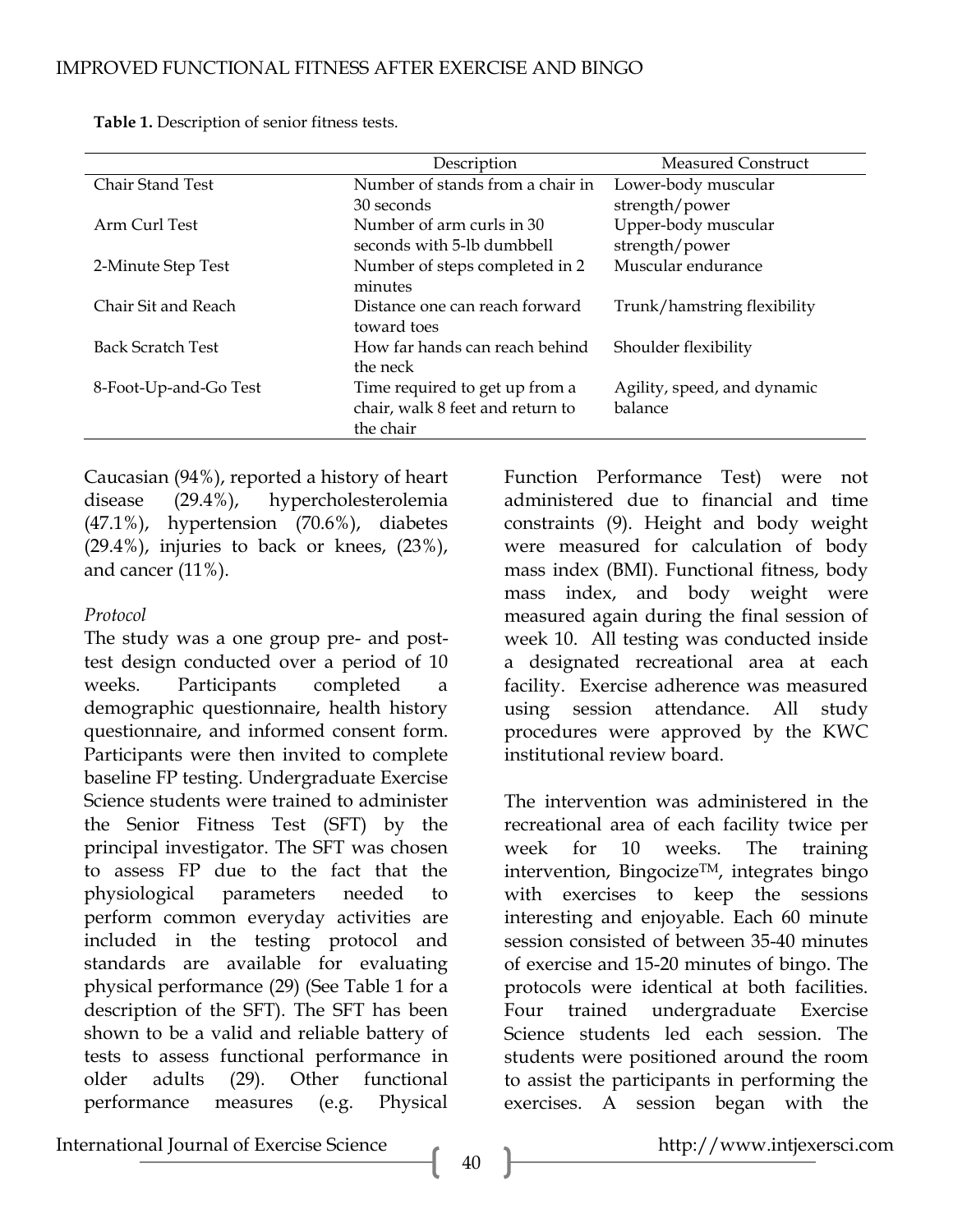participants sitting at tables with their bingo cards and exercise equipment. Warm-up exercises consisted of stepping in place and stretching exercises preceded the start of the game (12). Participants performed three exercises that were followed by calling a bingo letter/number combination. See Table 2. This pattern was continued until a participant won the bingo game. A second game of bingo was played to allow for completion of the exercise protocol and to keep the participants interested in the program. Incentive prizes to encourage continued participation were awarded to the winner of each bingo game. Prizes (<\$2.00 USD each) were donated by local businesses or purchased with grant funds.

Participants completed 12-15 different exercises each session (Table 2). The selected exercises focused on improving cardiovascular (CV) fitness, muscular strength and endurance, flexibility, and balance using the American College of Sports Medicine guidelines for older adults (4). Beginning with one set of 8 repetitions for each exercise, participants progressed until they are able to complete 3 sets of 15 repetitions by the end of the study period. Intensity of exercise was monitored during each exercise using a modified Borg's perceived exertion scale (1= no exertion, 10 = maximum exertion) (5, 26). Participants were encouraged to maintain a moderate intensity (5 to 6 on the scale) when performing the exercises (7). The CV activities included walking and stepping in place or walking within the facility. Each CV bout lasted between 30-60 seconds. Participants completed a minimum of 20 minutes of CV exercise during each session.

**Table 2.** BingocizeTM exercise program.

| Program component           | Exercises                                                          |
|-----------------------------|--------------------------------------------------------------------|
| Warm-up                     | Walking in place                                                   |
| Flexibility                 | Single arm crossover                                               |
|                             | Tricep stretch                                                     |
|                             | Head turns                                                         |
|                             | Head half-circles                                                  |
|                             | Calf-stretch w/ chair                                              |
| Cardiovascular fitness      | Walking in place                                                   |
|                             | Walking in facility                                                |
| Lower body<br>strengthening | Heel raises on balance pad<br>w/one hand on chair<br>Leg extension |
|                             | Hip adduction/abduction                                            |
|                             | Ankle flex while standing                                          |
| Upper body<br>strengthening | Bicep curl                                                         |
|                             | <b>Chest flies</b>                                                 |
|                             | Chest press                                                        |
|                             | Lateral raises                                                     |
|                             | Reverse chest flies                                                |
|                             | Body pumps                                                         |
|                             | Triceps extensions                                                 |
| Balance exercises           | Side step on balance pad                                           |
|                             | Walking in place on<br>balance pad<br><b>Staggered Stance</b>      |
|                             | Grapevine                                                          |
|                             | Static balance (single leg<br>stance)                              |
|                             | Step ups on balance pad                                            |
| Cool-down                   | See flexibility exercises                                          |

Note. Each session consisted of twelve-fifteen exercises selected from the program components above. After the warm-up, rolls of bingo were called between every 3 exercises. Balance exercises were added during week 5.

The muscular strength and endurance exercises were selected to most closely resemble functional movements and targeted major muscle groups. Beginning with one set of 8 repetitions for each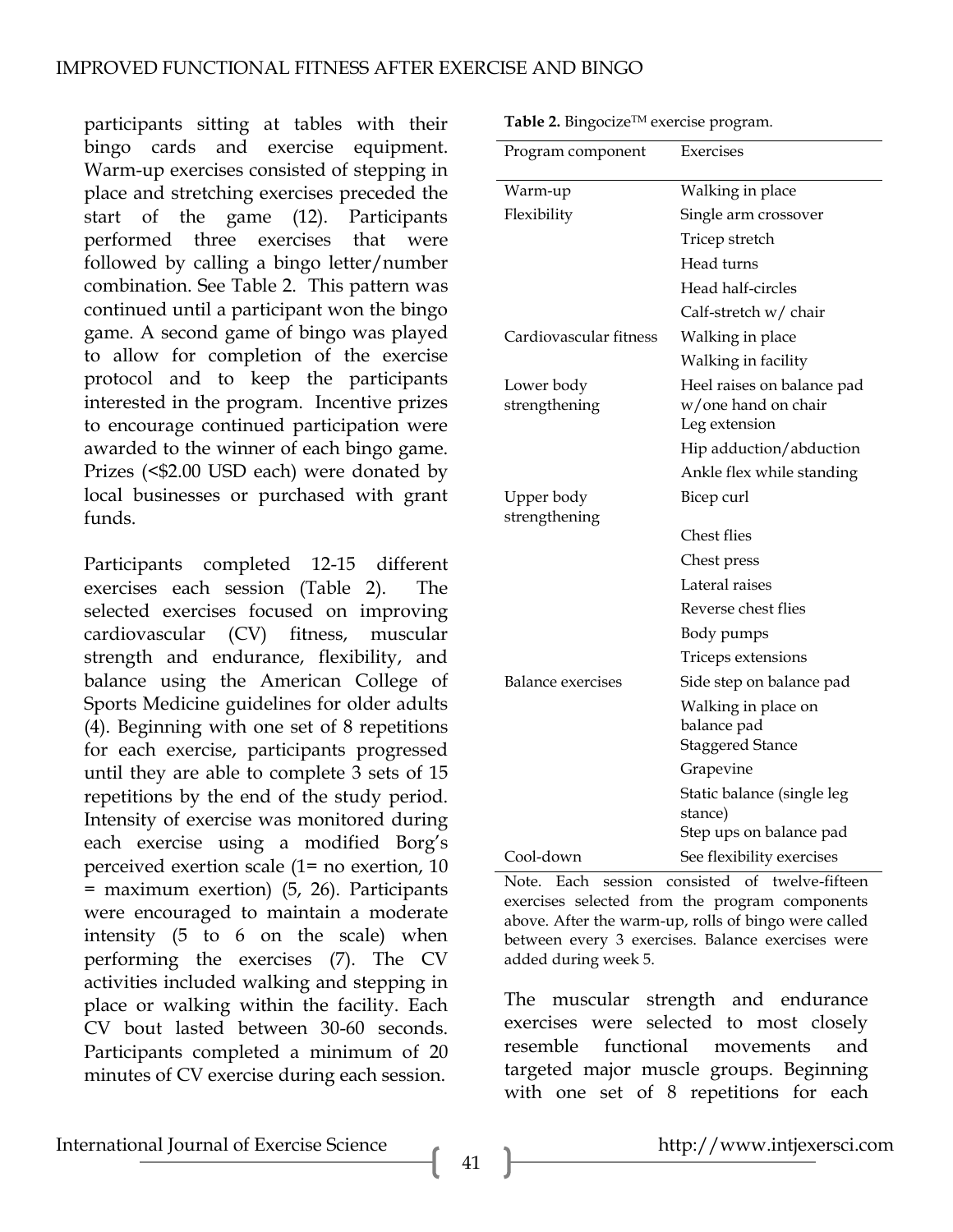exercise, participants progressed until they were able to complete 3 sets of 15 repetitions by the end of the study period. Graded exercise bands (Black Mountain, Inc., Lakemoor, IL.) were used to improve muscular strength and endurance. With direction from the student leaders, participants chose between two different (light or extra light resistance) graded exercise bands. Airex balance pads (Magister, Inc., Chattanooga, TN.), used for standing exercises to improve balance, were introduced during week 5. These are soft foam square pads that challenge the participants to maintain their balance while performing the exercises. Balance pads have been used as part of a multicomponent exercise program to reduce the risk of falls (22).

## *Statistical Analysis*

Paired-sample *t*-tests were used to detect significant changes in the SFT, body weight, and BMI. Alpha levels were set at the *p* < .05 level. The statistical software Statistical

**Table 3.** Pre and post senior fitness testing.

Package for the Social Sciences (SPSS, version 21.0, Chicago, IL) was used for statistical analysis. Because normative data exist for the SFT, changes in participants' percentile ranks before and after the study were compared.

### **RESULTS**

Of the 18 original participants, 17 completed the study. One participant was forced to withdraw due to a terminal illness. Two of the remaining 17 participants were not able to complete the 2-minute step test due to musculoskeletal problems and confinement to a wheel chair, respectively. One participant could not complete the 8 foot up-and-go, chair sit and reach, or back scratch tests because of musculoskeletal problems. These participants were excluded from the final data analyses. Significant improvements were found in lower body muscular strength, upper body muscular endurance, cardiorespiratory endurance, lower body

|                               | N  |          | Baseline | 10 Weeks |       |  |
|-------------------------------|----|----------|----------|----------|-------|--|
|                               |    | М        | SD.      | М        | SD    |  |
| BW (kg)                       | 17 | 77.62    | 12.17    | 77.20    | 11.26 |  |
| BMI $(kg/m^2)$                | 17 | 30.36    | 4.76     | 29.98    | 4.15  |  |
| Chair Stand (stands)          | 17 | 10.13    | 3.01     | $11.71*$ | 3.14  |  |
| Arm Curl (repetitions)        | 17 | 9.78     | 4.37     | $12.35*$ | 3.08  |  |
| Chair Sit & Reach<br>(cm)     | 16 | $-4.70$  | 11.61    | $4.11*$  | 6.99  |  |
| Back Scratch Test<br>(cm)     | 16 | $-13.03$ | 10.36    | $-9.93*$ | 8.97  |  |
| $8$ Foot Up-&-Go (s)          | 16 | 9.07     | 2.29     | $8.81*$  | 2.98  |  |
| 2-Minute Step Test<br>(steps) | 15 | 75.07    | 37.73    | $92.20*$ | 16.46 |  |

Note.  $* = p < .05$ , two tailed. BMI = body mass index. BW = Body Weight.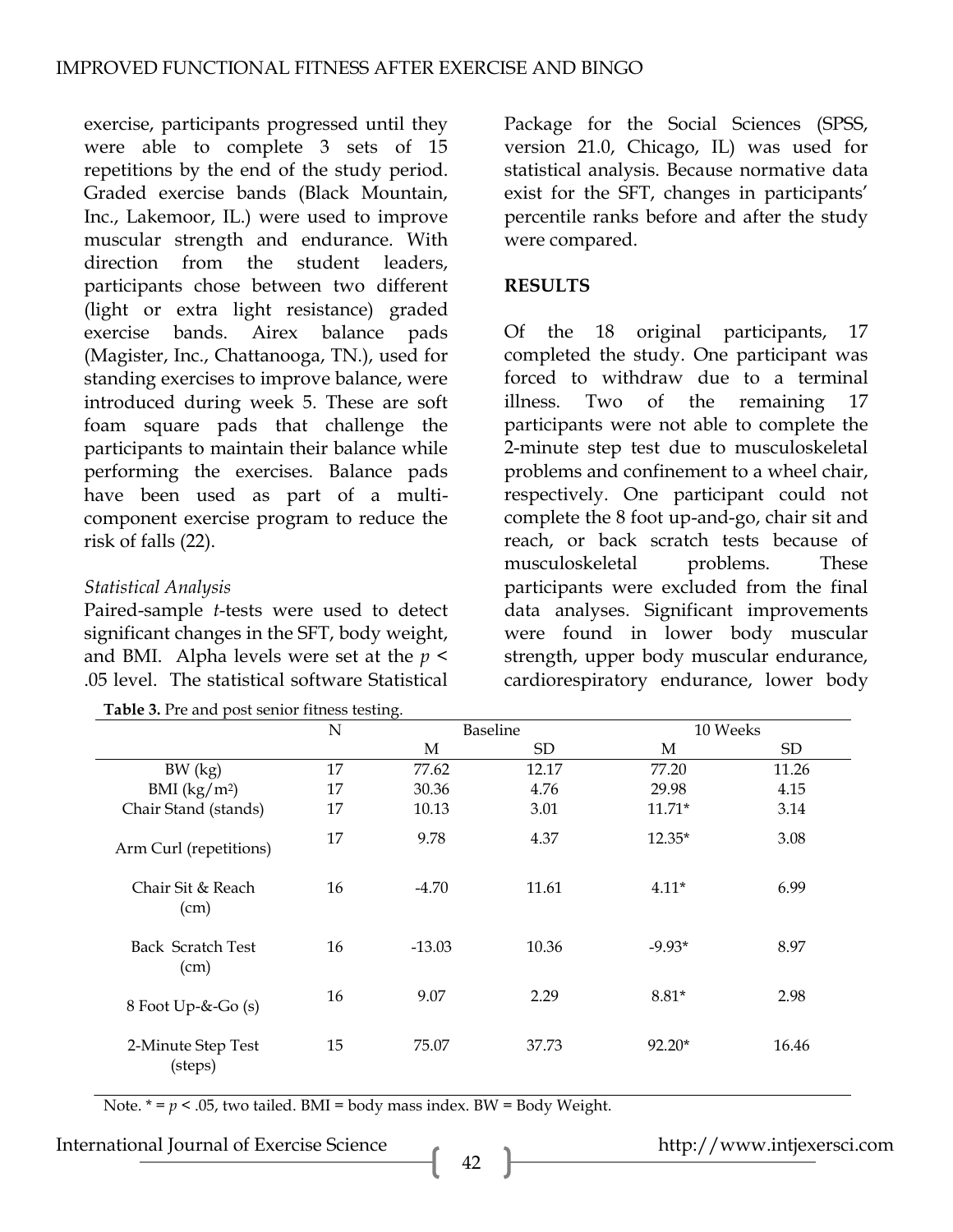|                |           | <b>Paired Differences</b> |       |            |         |        |         |    |              |         |
|----------------|-----------|---------------------------|-------|------------|---------|--------|---------|----|--------------|---------|
|                |           | Mean                      | SD    | <b>SEM</b> | 95% CI  |        | t       | df | Cohen'<br>sd | p       |
|                |           |                           |       |            | LL      | UL     |         |    |              |         |
| Pair           | BMI       | $-0.21$                   | 1.37  | 0.33       | $-0.50$ | 0.91   | 0.62    | 16 | $-0.05$      | .543    |
| 1              |           |                           |       |            |         |        |         |    |              |         |
| Pair           | BW        | $-0.93$                   | 4.54  | 1.10       | $-1.41$ | 3.27   | 0.84    | 16 | $-0.04$      | .411    |
| $\overline{2}$ |           |                           |       |            |         |        |         |    |              |         |
| Pair           | Back      | 1.22                      | 1.49  | 0.37       | 0.42    | 2.01   | 3.26    | 15 | 0.63         | $.005*$ |
| 3              | scratch   |                           |       |            |         |        |         |    |              |         |
| Pair           | 8 Foot Up | $-0.65$                   | .79   | 0.20       | $-1.09$ | $-.21$ | $-3.18$ | 14 | $-0.10$      | $.007*$ |
| $\overline{4}$ | and Go    |                           |       |            |         |        |         |    |              |         |
| Pair           | Sit and   | 3.47                      | 5.45  | 1.32       | 0.67    | 6.27   | 2.63    | 16 | 0.95         | $.018*$ |
| 5              | reach     |                           |       |            |         |        |         |    |              |         |
| Pair           | Arm curl  | 2.29                      | 3.04  | 0.74       | 0.73    | 3.86   | 3.12    | 16 | 0.63         | $.007*$ |
| 6              |           |                           |       |            |         |        |         |    |              |         |
| Pair           | Chair     | 1.69                      | 2.47  | 0.62       | 0.37    | 3.00   | 2.73    | 16 | 0.56         | $.015*$ |
| 7              | stand     |                           |       |            |         |        |         |    |              |         |
| Pair           | Step test | 17.13                     | 27.94 | 7.21       | 1.66    | 32.61  | 2.38    | 14 | 0.61         | $.032*$ |
| 8              |           |                           |       |            |         |        |         |    |              |         |

**Table 4.** Results of paired-sample T-tests.

Note.  $* = p < .05$ , two-tailed. LL = lower limit. UL = Upper limit. BMI = body mass index. BW = Body Weight.

flexibility, upper-body flexibility, agility, and dynamic balance (See Tables 3 and 4). Small non-significant reductions in BMI and body weight were found (See Table 3). Exercise adherence was calculated by dividing the total number of attended sessions by the total number of sessions. Mean exercise adherence for the 10 week intervention was  $81.11\%$  (SD = 14.61%).

#### **DISCUSSION**

As a result of this investigation, we conclude participation in a 10-week multicomponent exercise intervention that included bingo as a program enhancer may significantly improve measures of functional fitness. The improvements in measures of functional fitness as a result of the specific exercises are comparable to

similar investigations targeting measures of functional fitness in older adults. For example, Freiberger and colleagues (14) compared three multicomponent exercise interventions over the course of 16 weeks and found a combination of strength, balance, and endurance training improved functional performance for up to 24 months.

Minimal levels of muscular strength and balance are necessary for older adults to remain mobile, capable of performing activities of daily living, and to reduce fall risk (25). All measures of muscular strength and balance were improved at the end our investigation. This is encouraging since 5 of the 17 participants were at serious risk of loss of functional mobility  $(≤ 5<sup>th</sup> percentile)$ for the chair stand at the beginning of the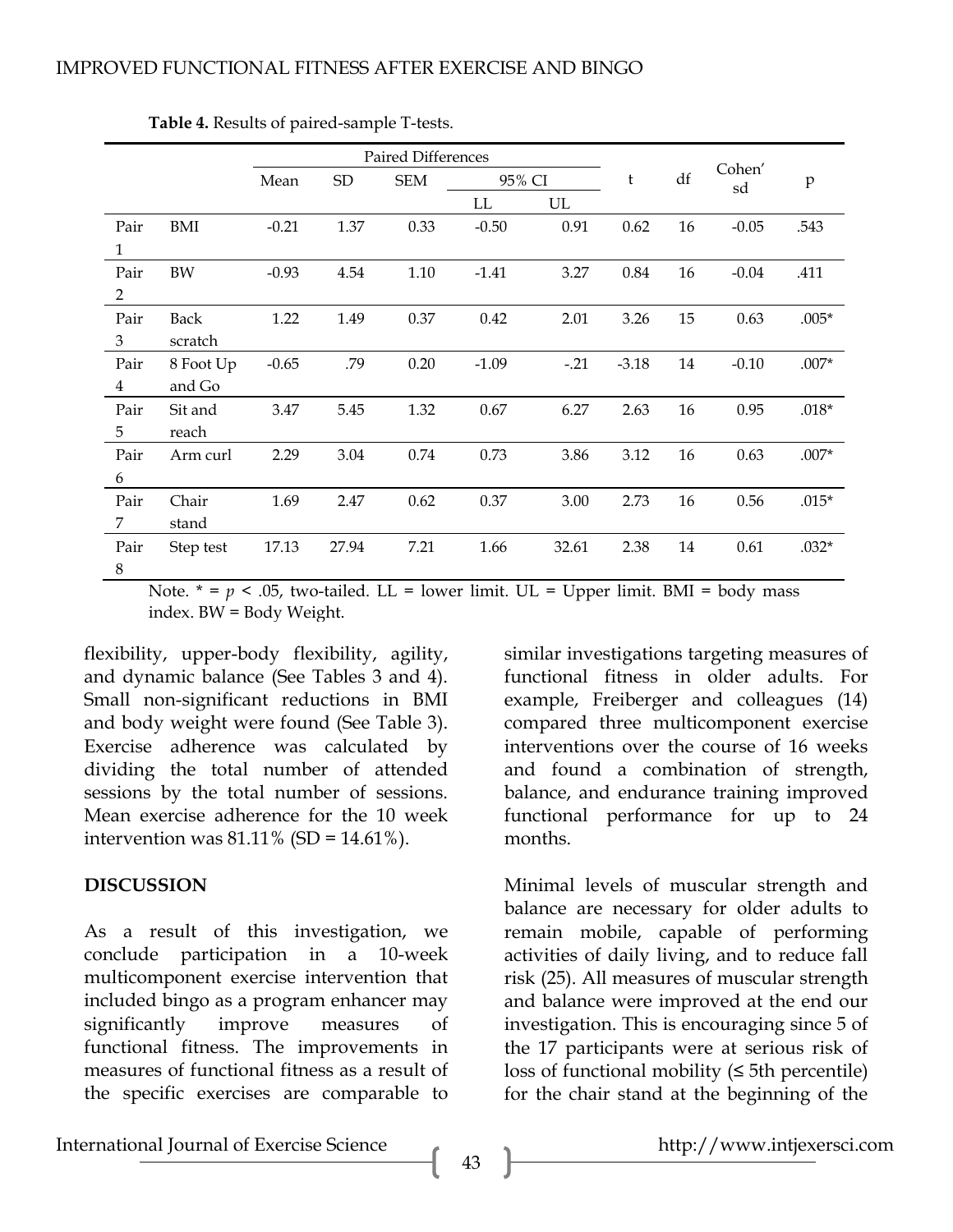study. At the completion of the investigation, 3 of the 5 at risk for loss of functional mobility improved an average of 18 percentile points. (See Figures 1 and 2 for examples). Eleven of the 17 participants improved their chair stand percentile rank an average of 20 percentile points.



**Figure 1.** Participant pre and post chair stand percentile ranks.



**Figure 2.** Pre and post 2-minute step test percentile ranks. Participants 4 and 7 did not complete due to preexisting musculoskeletal problems and confinement to a wheel chair, respectively.

Participants saw significant improvements in both upper and lower body flexibility from pre- to post-measurement. This is consistent with previous studies that have implemented exercise programs with older adults. In a 9-month training program with over 200 older adults, Seco and colleagues (30) found similar improvements in flexibility, suggesting an increase in flexibility may prevent skeletal muscle disorders and improve mobility.

Cardiorespiratory fitness is important to improve older adults' ability to remain mobile even with existing chronic conditions (19, 20). The participants in our study performed a minimum of 40 minutes of stepping or walking per week at moderate intensity (5-6 on Borg's modified RPE scale). This protocol resulted in significant increases in the number of steps during the 2-minute step test. Similarly, during a 9-week multicomponent training program researchers used a moderate intensity (50% of heart rate reserve) walking component to improve 6-minute walk test in a comparable group of older adults (35).

While the intensity and duration were sufficient to improve measures of functional fitness in our study, the American College of Sports Medicine suggests further health benefits, including weight loss, can be obtained with 300 min/week or more of moderate intensity activity (8). It is likely we did not find significant improvements in BMI or BW because diet was not manipulated and/or the number of minutes of exercise per session was not sufficient to produce these effects. Similarly, others did not find significant differences in body weight using a multicomponent program of resistance, flexibility, and walking training over 9 weeks (29).

The unique addition of bingo as a program enhancer was successful at attracting and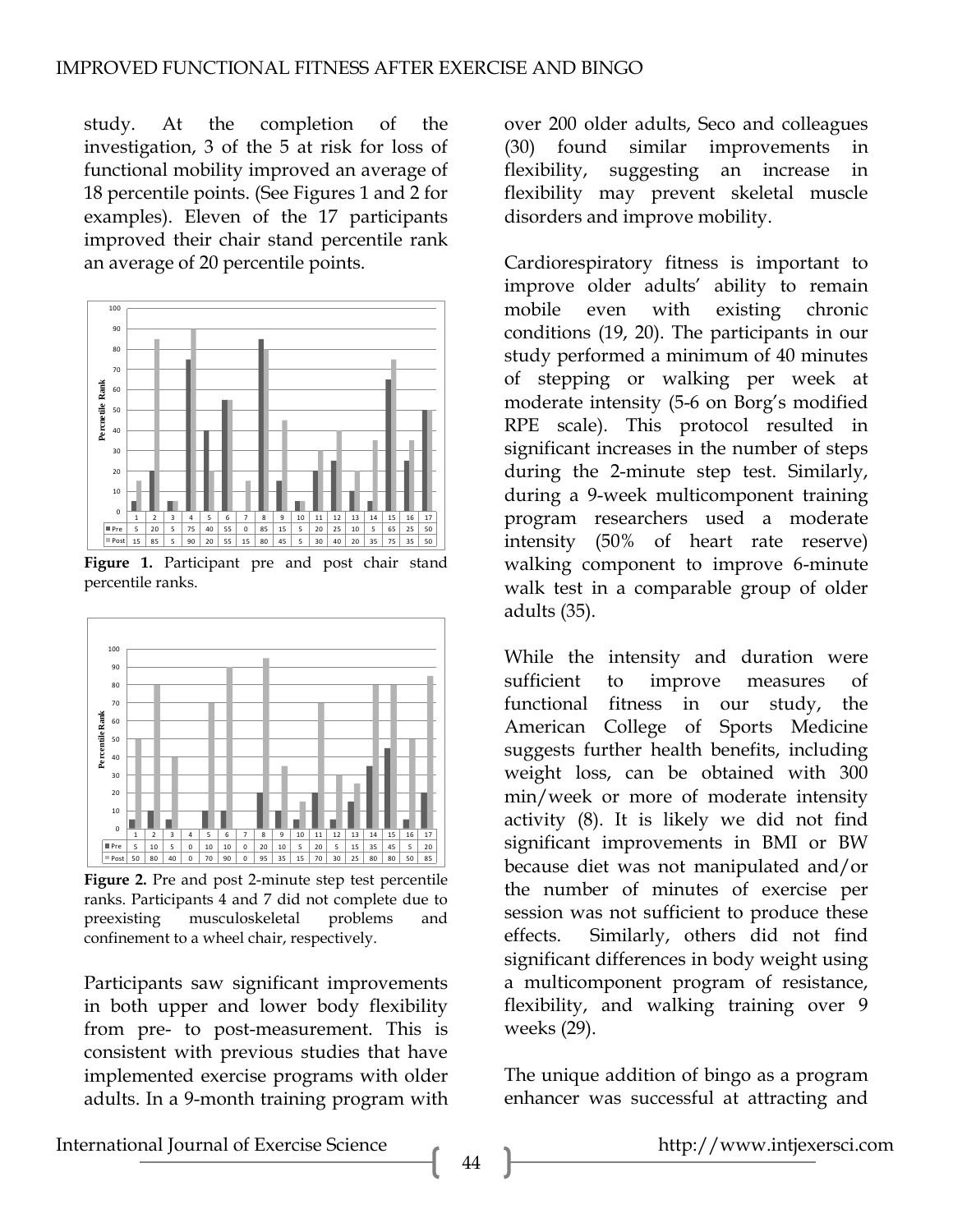retaining our participants. None of the participants were physically active before the start of the program, while 60% had never performed resistance training. Personal conversations with participants revealed they enjoyed the bingo game, but also appreciated the social support provided by student leaders and the other participants. These results are consistent with other investigations that have found older adults are more likely to participate in exercise programs that are enjoyable and allow for social support  $(8, 12)$ . investigation of the effectiveness of home and group-based, progressive resistance training programs and a group walking program in older adults residing in retirement villages found adherence rates were 66%, 63%, and 53% for the home, group-based, and walking group participants, respectively (9). The over 80% adherence rate for the Bingocize<sup>TM</sup> program compared favorably to all three of the programs. Others have found older adults are more likely to attend programs that meet 1-2 times per week; are low to moderate intensity; perceived social support; and, pleasure or displeasure associated with an exercise session (17, 23).

Future research should consider examining the effects of Bingocize™ on measures of cognitive function. Several researchers have suggested that long-term exercise interventions can yield significant improvements in cognitive function in older adults (2). It is possible that integrating the bingo game with exercise requires a larger amount of concentration and coordination on the behalf of the participants. Comments from participants suggested improvements in health-related quality of life, self-esteem, and mood. It is also possible that the older adults' selfefficacy or confidence to participate in exercise was increased. Self-efficacy has been shown to play a critical role in maintenance of long-term adherence in older adults (23). Future researchers should examine these factors to confirm the validity of these improvements.

Future research should explore the use of bingo and exercise to improve activities of daily living (ADLs); instrumental activities of daily living (IADLs); and, reduction in fall risk. This study focused on older adults, but it may be a successful way to increase exercise participation in other populations such as children and adults who have physical or cognitive impairments. Community-based bingo games or *bingo halls* exist across the country and attract a variety of different peoplemany of them sedentary and smokers. It is estimated that over half of all communitybased bingo players are smokers (24). Including a Bingocize<sup>TM</sup> program separately or in conjunction with existing community bingo games may be a unique approach to increase physical activity in a large sedentary population.

There were limitations in this study. First, the small sample size makes it difficult to generalize to a larger population. Future randomized, controlled trials with a larger sample size may be warranted to determine the efficacy of the program on a larger scale and with both genders. Secondly, the study lacked a sedentary control. However, Arnardottir and colleagues (3) suggested that older adults tend to participate in sedentary behavior more than other age groups. Using accelerometers to assess sedentary behavior (defined as less than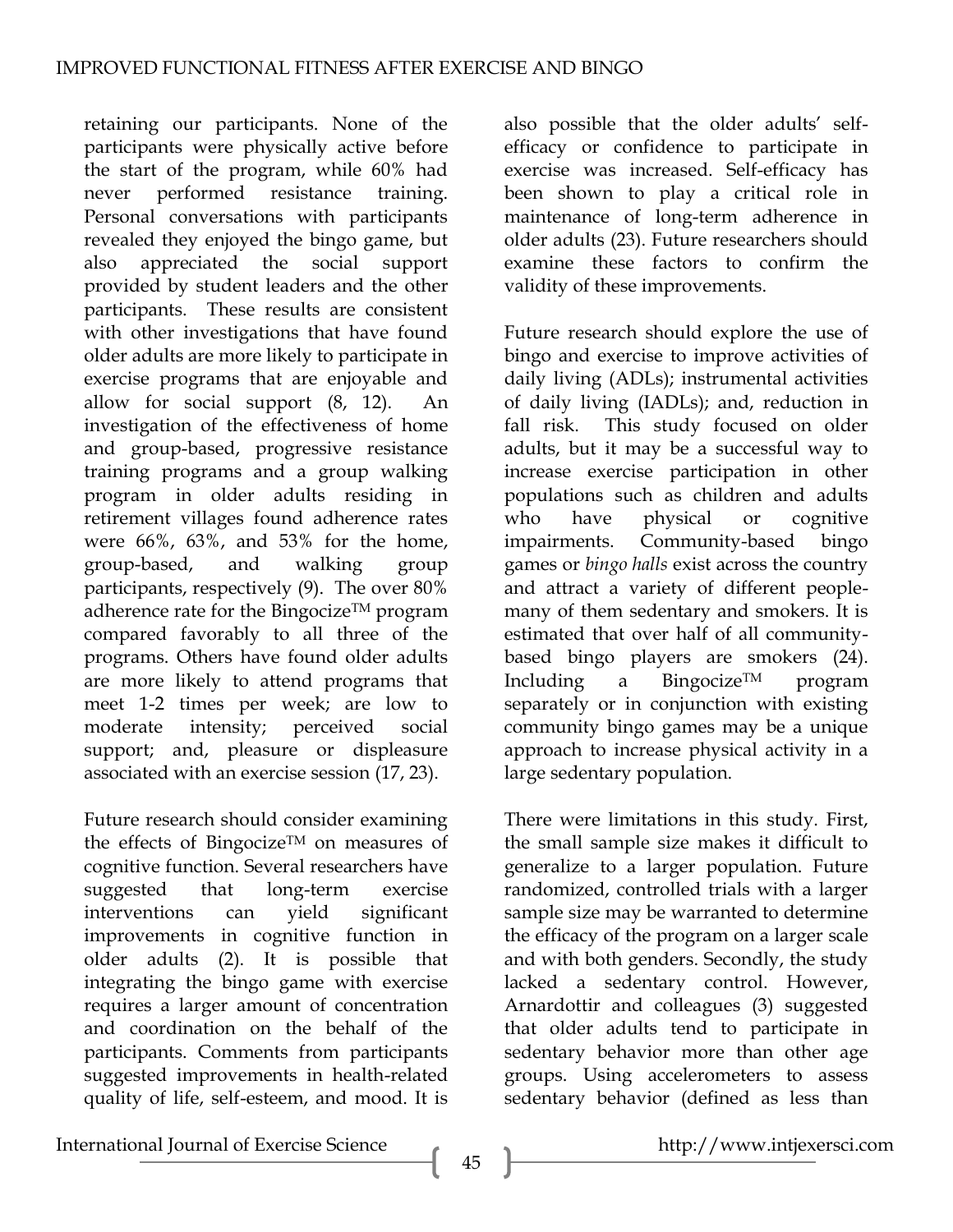100 counts per min) time of ~15,000 older women (~70yrs), Shiroma and colleagues (31) found that over two-thirds of waking time is spent in sedentary behavior. Thus, the likelihood of otherwise participating in sedentary behavior and subsequent deleterious health outcomes suggests that the improvements in functional fitness seen in this sample are a result of the intervention.

Inexpensive and novel group exercise interventions are needed to attract and retain older adults to participate in sufficient amounts of exercise to improve functional fitness. Strong interest exists in the BingocizeTM program as evidenced by implementation at several government funded senior housing facilities, assisted living facilities, and senior citizen community centers across the United States (15). We believe the promising results of the current investigation may confirm its efficacy. BingocizeTM used callisthenic exercises with the addition of graded exercise bands and balance pads. This equipment is relatively inexpensive, readily available in stores, and easily transported, highlighting the ease at which this program can be replicated. Four undergraduate students were used to implement the program at each senior facility, however, with simple training could be easily administered by a single senior facility staff member or volunteer. The low-cost, sustainability, and ease of implementation suggest that this may be a novel and enjoyable alternative to traditional older adult group exercise interventions.

# **ACKNOWLEDGEMENTS**

We would like to thank Debbie Johnson and the Owensboro Health Regional Hospital for their support. We would like to acknowledge Dr. Mark Schafer, Dr. Kristina Kendall, and Dr. Larry Lowing for their critiques of the manuscript. We would like to thank all of the undergraduate students who assisted with implementation of the exercise intervention. We are also grateful for the support and assistance provided by the staff at the Roosevelt House and Adams Village Apartments.

#### **REFERENCES**

1. Anderson-Hanley C, Arciero, PJ Brickman AM, Nimon JP, Okuma N, Westen,SC, Zimmerman EA. Exergaming and older adult cognition: a cluster randomized clinical trial. Am J Prev Med 42(2): 109- 119, 2012.

2. Angevaren M, Aufdemkampe G, Verhaar HJ, Aleman A, Vanhees L. Physical activity and enhanced fitness to improve cognitive function in older people without known cognitive impairment. Cochrane Database Syst Rev (3): CD005381, 2008.

3. Arnardottir NY, Koster A, Van Domelen DR, Brychta RJ, Caserotti P, Eiriksdottir G, Sveinsson T. Objective measurements of daily physical activity patterns and sedentary behaviour in older adults: Age, Gene/Environment Susceptibility-Reykjavik Study. Age Ageing 42(2): 222-229, 2013.

4. Benza AT, Calvert S, McQuown CB. Prevention BINGO: reducing medication and alcohol use risks for older adults. Aging Ment Health 14(8): 1008- 1014, 2010.

5. Buckley JP, Borg GA. Borg's scales in strength training; from theory to practice in young and older adults. Appl Physiol Nutr Metab 36(5): 682-692, 2011.

6. Centers for Disease Control. Behavioral Risk Surveillance System. Retrieved October 3rd, 2013, from http://apps.nccd.cdc.gov/brfss/age.asp?cat =PA&yr=2011&qkey=8291&state=US.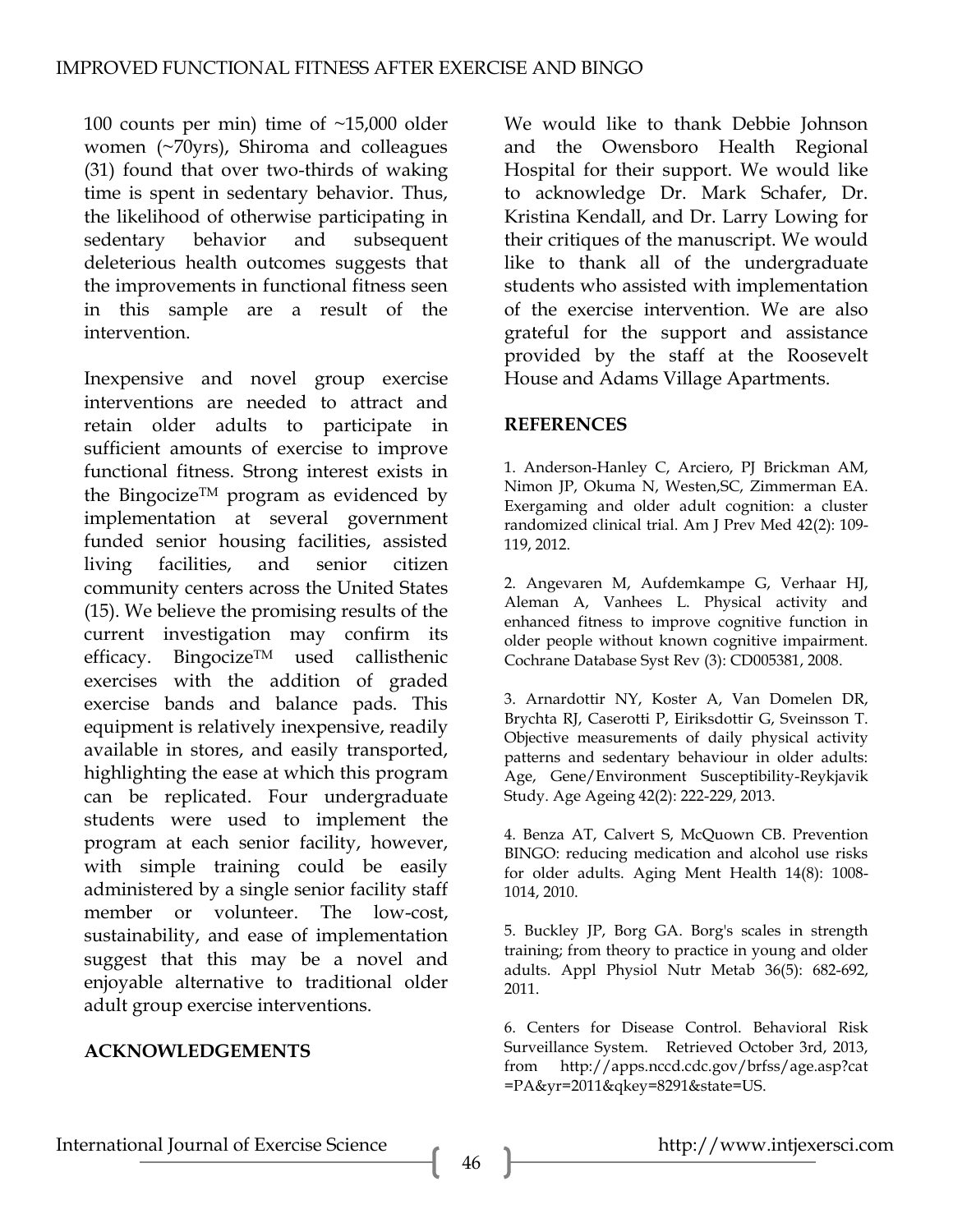7. Chodzko-Zajko WJ, Proctor DN, Fiatarone Singh MA, Minson CT, Nigg CR, Salem GJ, Skinner JS. American College of Sports Medicine position stand. Exercise and physical activity for older adults. Med Sci Sports Exerc 41(7): 1510-1530, 2009.

8. Cress ME, Buchner DM, Prohaska T, Rimmer J, Brown M, Macera C, Chodzko-Zajko W. Best practices for physical activity programs and behavior counseling in older adult populations. J Aging Phys Act 13(1): 61-74, 2005.

9. Cress ME, Petrella JK, Moore TL, Schenkman ML. Continuous-scale physical functional performance test: validity, reliability, and sensitivity of data for the short version. Phys Ther 85(4): 323-335, 2005.

10. Cyarto EV, Brown WJ, Marshall AL, Trost SG. Comparison of the effects of a home-based and group-based resistance training program on functional ability in older adults. Am J Health Promot 23(1): 13-17, 2008.

11. De Bourdeaudhuij I, Sallis J. Relative contribution of psychosocial variables to the explanation of physical activity in three populationbased adult samples. Prev Med 34(2): 279-288, 2002.

12. DiBrezzo R, Shadden BB, Raybon BH, Powers M. Exercise intervention designed to improve strength and dynamic balance among community-dwelling older adults. J Aging Phys Act 13(2): 198-209, 2005.

13. Donnelly JE, Blair SN, Jakicic JM, Manore MM, Rankin JW., Smith BK. American College of Sports Medicine Position Stand. Appropriate physical activity intervention strategies for weight loss and prevention of weight regain for adults. Med Sci Sports Exerc 41(2): 459-471, 2009.

14. Freiberger E, Haberle L, Spirduso WW, Zijlstra GA. Long-term effects of three multicomponent exercise interventions on physical performance and fall-related psychological outcomes in communitydwelling older adults: a randomized controlled trial. J Am Geriatr Soc 60(3): 2012

15. Healthy Communities Institute. Bingocize: Using games to improve balance, mobility, and ADLs. Retrieved  $7/20/14$ , 2014, from http://www.owensborohealth.org/communitywellness/health-needs-assessment/?hcn=Promising **Practices** 

16. Kim J, Son J, Ko N, Yoon B. Unsupervised virtual reality-based exercise program improves hip muscle strength and balance control in older adults: a pilot study. Arch Phys Med Rehabil 94(5): 937-943, 2013.

17. Kohler A, Kressig RW, Schindler C, Granacher U. Adherence rate in intervention programs for the promotion of physical activity in older adults: a systematic literature review. Praxis (Bern 1994) 101(24): 1535-1547, 2012.

18. Lamoth CJ, Alingh R, Caljouw SR. Exergaming for elderly: effects of different types of game feedback on performance of a balance task. Stud Health Technol Inform 181: 103-107, 2012.

19. Larose J, King J, Brosseau L, Wells GA, Reid R, Maetzel A, Kenny GP. The effect of walking on cardiorespiratory fitness in adults with knee osteoarthritis. Appl Physiol Nutr Metab 38(8): 886- 891, 2013.

20. Larose J, Sigal RJ, Boule NG, Wells GA, Prud'homme D, Fortier MS, Kenny GP. Effects of exercise training on physical fitness in type II diabetes mellitus. Med Sci Sports Exerc 42(8): 1439- 1447, 2010.

21. Laudate TM, Neargarder S, Dunne TE, Sullivan KD, Joshi P, Gilmore GC. Cronin-Golomb A. Bingo! Externally supported performance intervention for deficient visual search in normal aging, Parkinson's disease, and Alzheimer's disease. Neuropsychol Dev Cogn B Aging Neuropsychol Cogn 19(1-2): 102-121, 2012.

22. Lee HC., Chang KC, Tsauo JY., Hung JW, Huang YC, Lin SI. Effects of a multifactorial fall prevention program on fall incidence and physical function in community-dwelling older adults with risk of falls. Arch Phys Med Rehabil 94(4): 606-615, 2013.

23. McAuley E, Jerome GJ, Elavsky S, Marquez DX, Ramsey SN. Predicting long-term maintenance of physical activity in older adults. Prev Med 37(2): 110-118, 2003.

24. Milani J. Will the smoking ban kill bingo halls? BBC Money Programme. Retrieved 7/19/14, 2014,